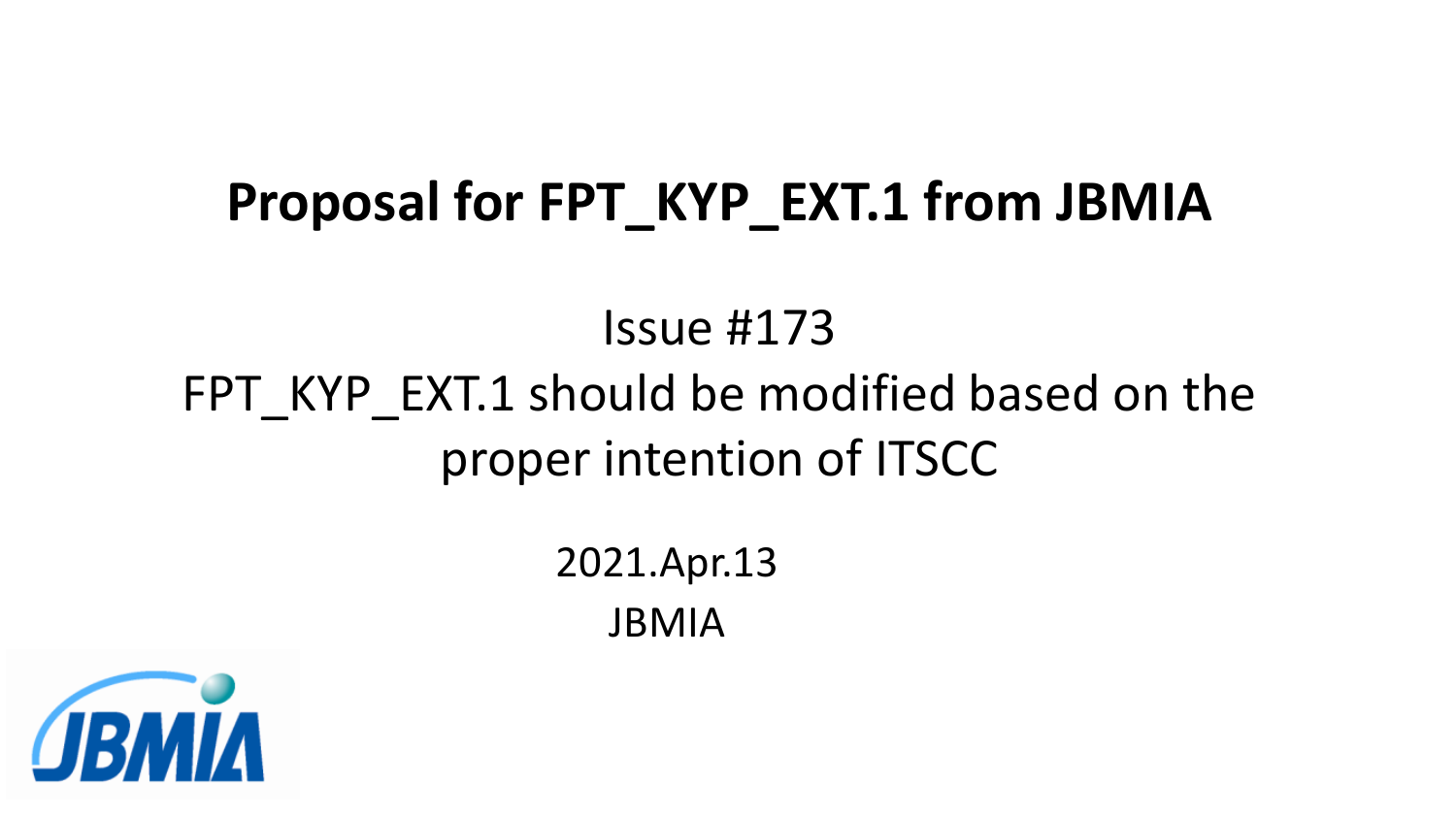# **Outline of our proposal : FPT\_KYP\_EXT should be modified**

**ESR v0.7**

*To support encryption, the HCD shall maintain key chains in such a way that keys and key materials are protected. Note that the initial data of the key chain stored on the nonvolatile storage device without protection do not meet the requirement.*

#### **SPD (HCD-SPD-DRAFT\_v0.2\_2021-03-15.pdf)**

2.3 Organizational Security Policies

4. Storage Encryption

Cleartext keys, submasks, random numbers, or any other values that contribute to the creation of encryption keys for Nonvolatile Storage of User Document Data or Confidential TSF Data must be protected from unauthorized access and must not be stored on any nonvolatile storage device without protection [P.KEY\_MATERIAL].

However, Current FPT\_KEY\_EXT.1 has no selection how to protect the keys.

ESR and SPD require the

of key.

"protection" of initial data

**B.1. Confidential Data on Field-Replaceable Nonvolatile Storage Devices B.1.1. FPT\_KYP\_EXT.1 Extended: Protection of Key and Key Material** (for O.KEY\_MATERIAL)

**FPT\_KYP\_EXT.1.1 Refinement:** The TSF shall not store plaintext keys that are part of the keychain specified by FCS\_KYC\_EXT.1 in any Field-Replaceable Nonvolatile Storage Device.

#### Our proposal

FPT\_KYP\_EXT should be modified so that it requires "protection" of initial data of key chain rather than prohibit of storing plaintext keys. In this presentation, we propose a new SFR description.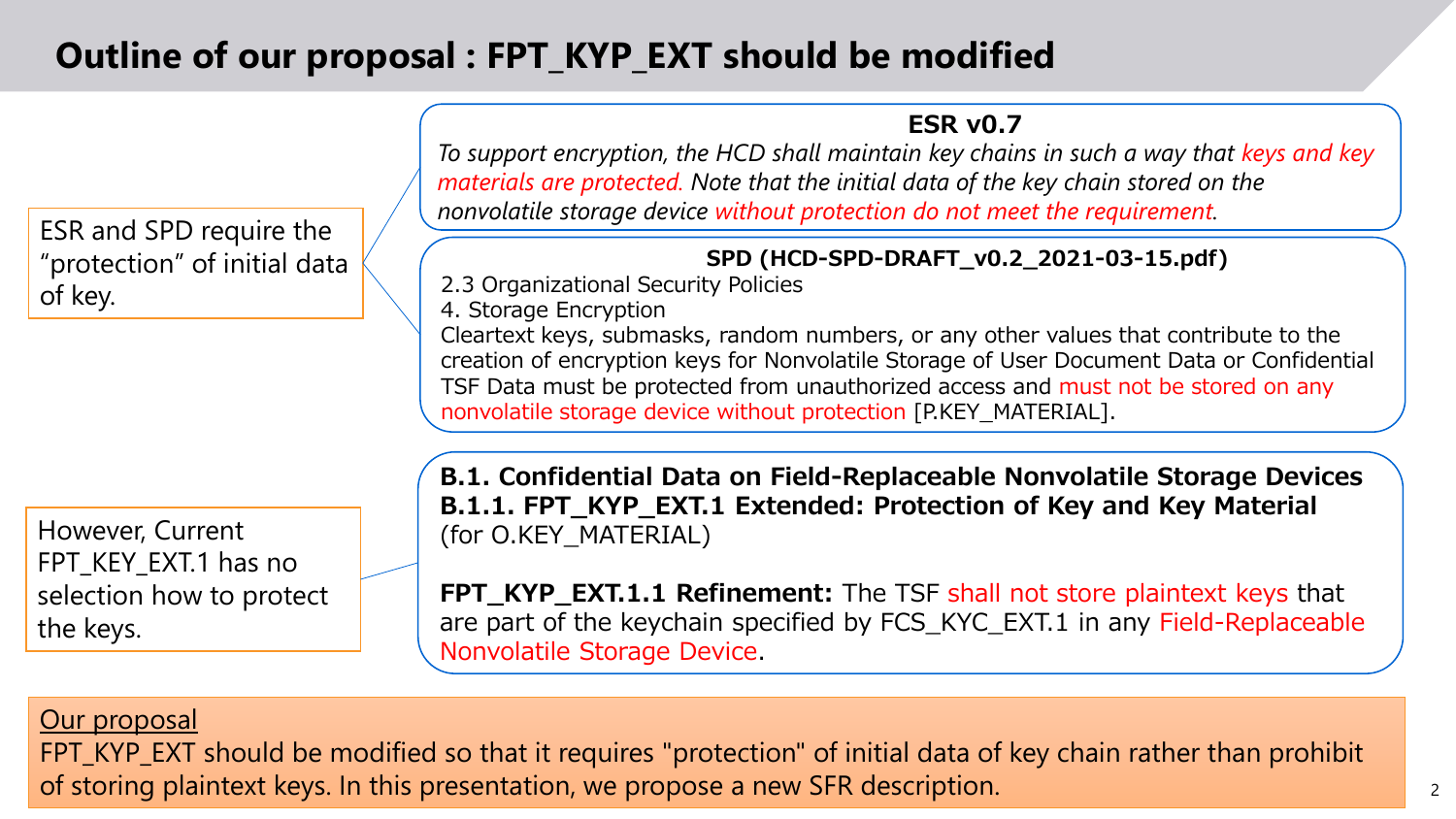# **Referred to FPT\_KYP\_EXT.1 in FDE AA/EE cPP v2.0**

FPT\_KYP\_EXT.1 in FDE AA/EE cPP v2.0 has three major classification to store plaintext keys. In FDE cPP, the plaintext key storage in non-volatile memory is allowed. For HCD cPP, modify the 3<sup>rd</sup> selection of FPT\_KYP\_EXT.1 and define the criteria how to store

protected keys instead of plaintext keys.

### *FPT\_KYP\_EXT.1 Protection of Key and Key Material*

**FPT\_KYP\_EXT.1.1** The TSF shall [selection:

- 1. not store keys in non-volatile memory
- 2. only store keys in non-volatile memory when wrapped, as specified in FCS\_COP.1(d), or encrypted, as specified in FCS\_COP.1 $(g)$  or FCS\_COP.1 $(e)$
- 3. only store plaintext keys that meet any one of the following criteria [selection:
	- $\circ$  3-1. the plaintext key is not part of the key chain as specified in FCS\_KYC\_EXT.1,
	- 3-2. the plaintext key will no longer provide access to the encrypted data after initial provisioning,
	- 3-3. the plaintext key is a key split that is combined as specified in FCS\_SMC\_EXT.1, and the other half of the key split is [selection:
		- $\cdot$  3-3-a. wrapped as specified in FCS\_COP.1(d),
		- 3-3-b. encrypted as specified in FCS\_COP.1 $(q)$  or FCS\_COP.1 $(e)$ ,
		- 3-3-c. derived and not stored in non-volatile memory],
	- 3-4. the non-volatile memory the key is stored on is located in an external storage device for use as an authorization factor,
	- 3-5. the plaintext key is [selection:
		- $\cdot$  3-5-a-1. used to wrap a key as specified in FCS\_COP.1(d),
		- 3-5-a-2. used to encrypt a key as specified in FCS COP.1(g) or FCS COP.1(e)] that is already [selection:
			- $\cdot$  3-5-b-1. wrapped as specified in FCS COP.1(d),
			- $-3-5-b-2$ . encrypted as specified in FCS\_COP.1(g) or FCS\_COP.1(e)]]].

Heading numbers in red are added for reference

3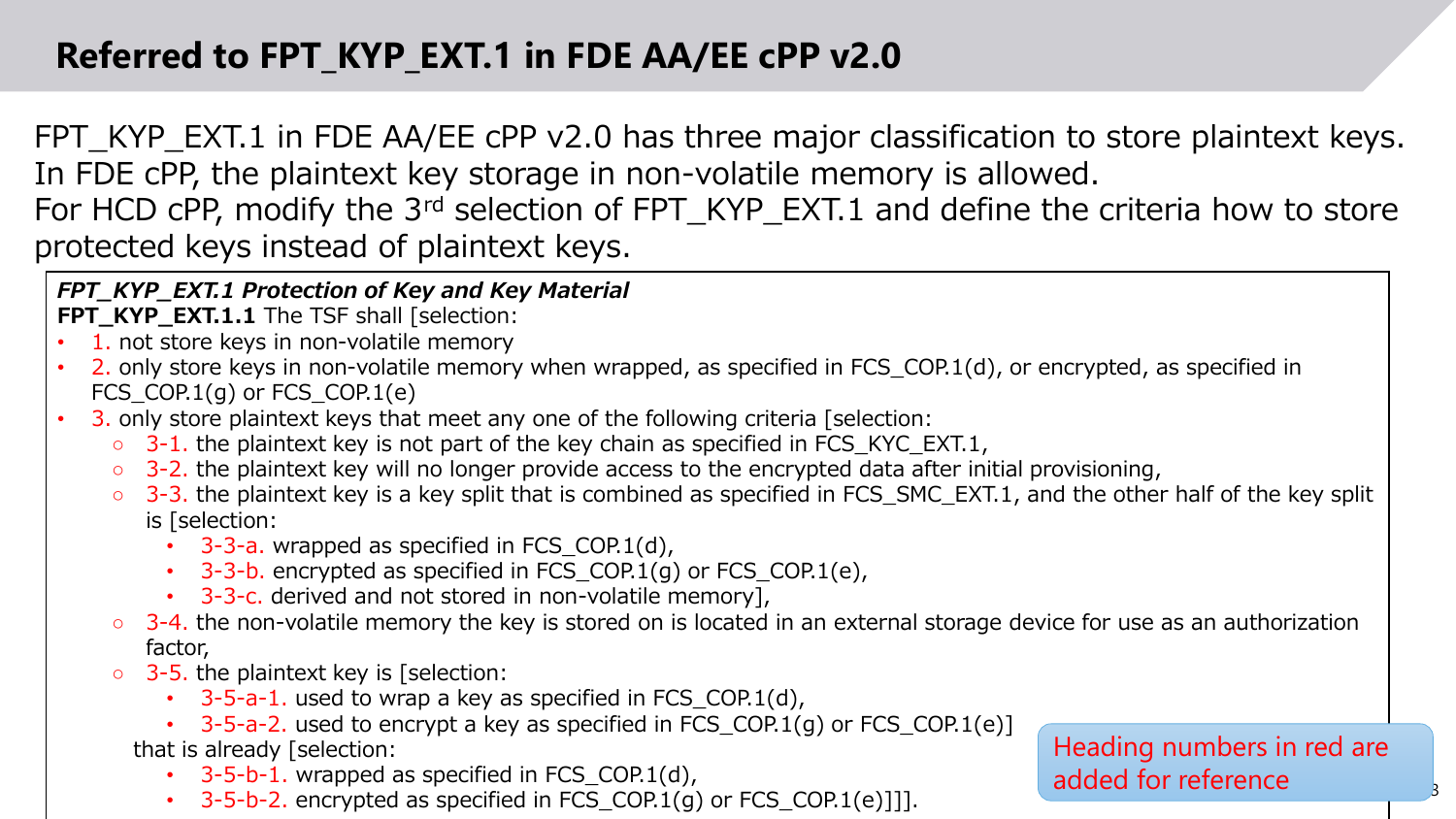# **Our proposal to modify FPT\_KYP\_EXT.1**

#### *FPT\_KYP\_EXT.1 Protection of Key and Key Material*

- **FPT\_KYP\_EXT.1.1** The TSF shall [selection:
- 1. not store keys in non-volatile memory
- 2. only store keys in non-volatile memory when wrapped, as specified in  $FCS$  COP.1(d)FCS COP.1(e), or encrypted, as specified in FCS COP.1(g)FCS COP.1(f) or FCS COP.1(e)FCS COP.1(i)
- 3. only store plaintext protected keys that meet any one of the following criteria [selection:
	- $\circ$  3-1. the plaintext key is not part of the key chain as specified in FCS\_KYC\_EXT.1,
	- $\circ$  3-2. the plaintext key will no longer provide access to the encrypted data after initial provisioning,
	- $\circ$  3-3. the plaintext key is a key split that is combined as specified in FCS SMC EXT.1, and the other half of the key split is [selection:
		- 3-3-a. wrapped as specified in FCS COP.1(d)FCS COP.1(e),
		- 3-3-b. encrypted as specified in FCS\_COP.1(g)FCS\_COP.1(f) or FCS\_COP.1(e)FCS\_COP.1(i),
		- 3-3-c. derived and not stored in non-volatile memory],
	- o 3-4. the non-volatile memory the key is stored on is located in an external storage device for use as an authorization factor, a secure storage device,
	- $\circ$  3-5. the plaintext key is [selection:
		- $\cdot$  3-5-a-1. used to wrap a key as specified in  $FCS\_COP.1(d)FCS\_COP.1(e)$ ,
		- 3-5-a-2. used to encrypt a key as specified in FCS\_COP.1(g)FCS\_COP.1(f) or FCS\_COP.1(e)FCS\_COP.1(i)] that is already [selection:
			- $\cdot$  3-5-b-1. wrapped as specified in  $FCS_COP.1(d)FCS_COP.1(e)$ ,
			- 3-5-b-2. encrypted as specified in  $FCS$  COP.1(g)FCS COP.1(f) or FCS COP.1(e)FCS COP.1(i)]
	- 3-6. the non-volatile memory the key is stored on is located in a protected storage device]].

Text in red are modified from FDE AA cPP v2.0. Sub-number in FCS\_COP.1 is defer between FDE cPP and HCD cPP. 3) Declare a selection for protected keys instead of plaintext keys.

- 3-4) Delete a selection with external authorization factor since the factor is not defined in HCD cPP.
- 4 3-6) Instead of 3-4, add a new criteria that uses a protected storage device (e.g. TPM and others in application note.).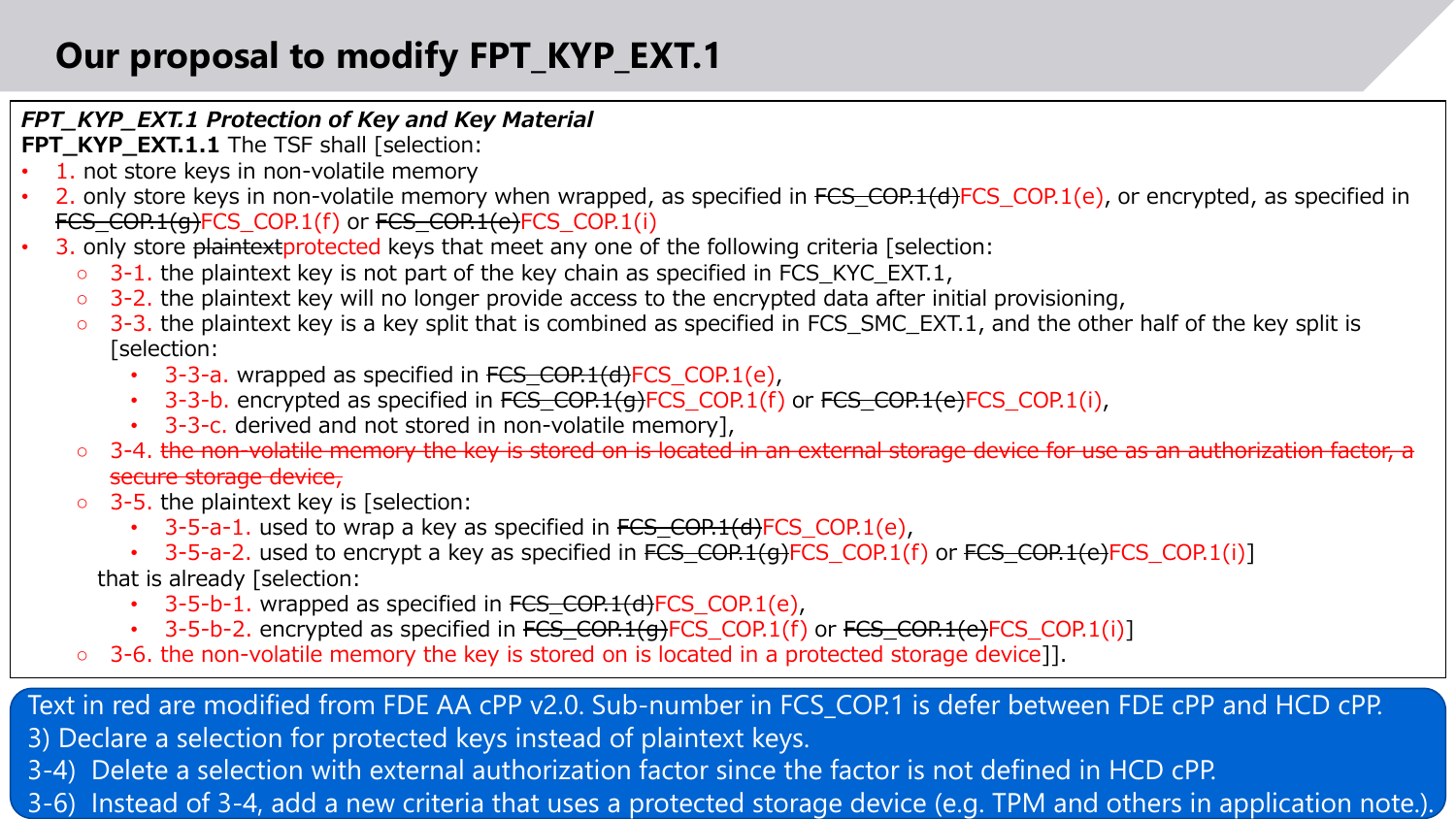### **Our proposal to modify application note in FPT\_KYP\_EXT.1**

In current FPT\_KYP\_EXT.1 in HCD cPP has no application note. We propose a new application note with reference to FDE AA cPP v2.0. The red text is a difference between FDE cPP and HCD cPP.

*Application Note: The plaintext key storage in non-volatile memory is allowed for several reasons. The keys must be protected from unauthorized access and must not be stored on any non-volatile storage device without protection. If the keys exist within protected memory that is not user accessible on the TOE or OE, the only methods that allow it to play a security relevant role for protecting the BEV or the DEK are if it is a key split or protection key is not part of the key chain or providing additional layers of wrapping or encryption on keys that have already been protected. Examples of a protected storage device that could claim conformance to this SFR include Secure Elements (SE), Trusted Platform Modules (TPM), Hardware Security Modules (HSM), Trusted Execution Environments (TEE), and Secure Enclave Processors (SEP).*

Three modifications in application note.

- According to ESR, modify the first sentence.
- Add a description for the selection 3-1.
- Add examples of a protected storage device. This sentence is according to DSC cPP.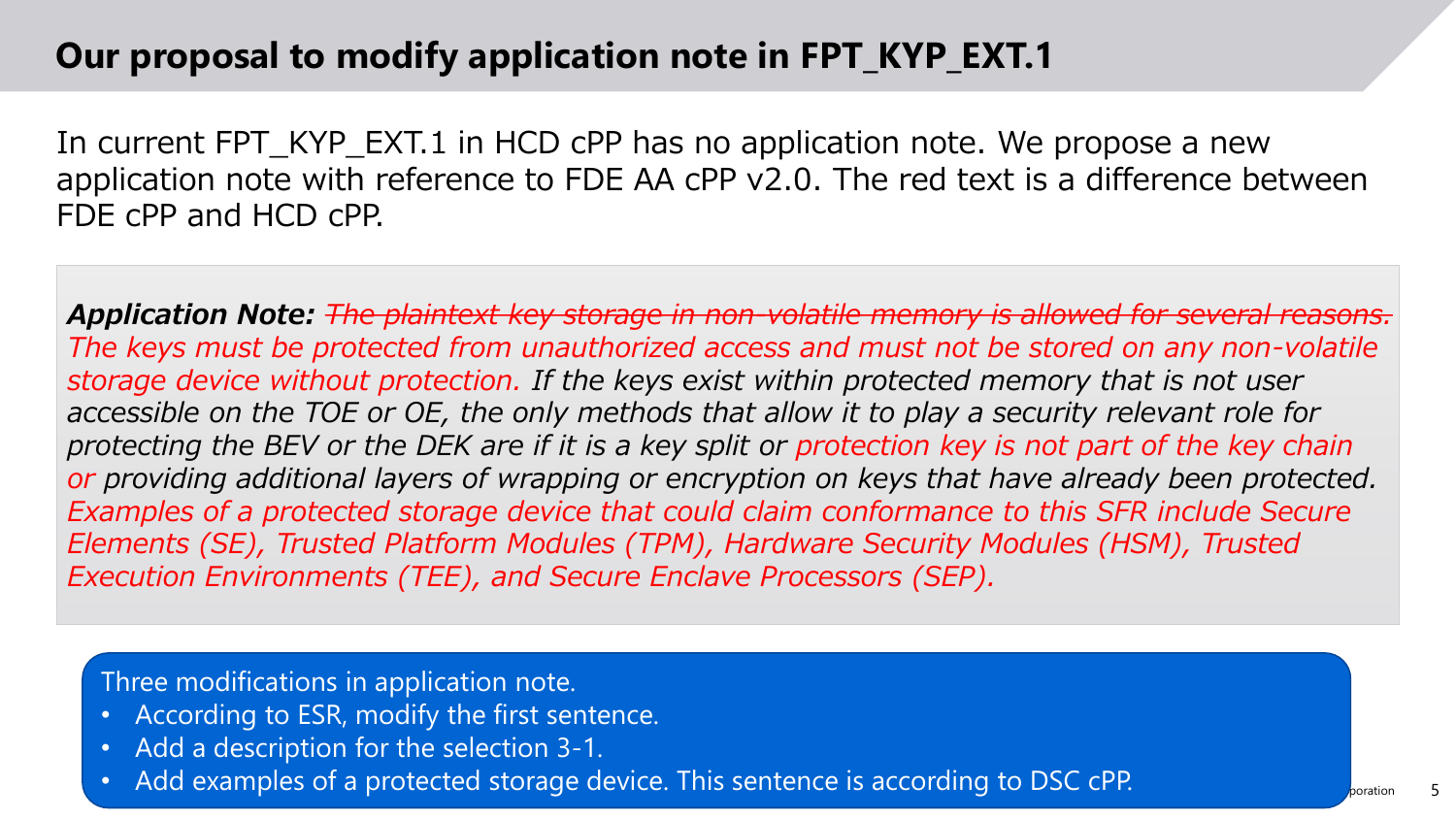# **Our proposal to modify HCD Supporting Document**

# **3.1.1. FPT\_KYP\_EXT.1 Extended: Protection of Key and Key Material**

#### **3.1.1.1. KMD**

The evaluator shall examine the Key Management Description (KMD) for a description of the methods used to protect keys stored in nonvolatile memory.

The evaluator shall verify the KMD to ensure it describes the storage location of all keys and the protection of all keys stored in nonvolatile memory.

#### **2.3.1 Key and Key Material Protection (FPT\_KYP\_EXT)**  2.3.1.1 FPT\_KYP\_EXT.1 Protection of Key and Key Material 2.3.1.1.1 TSS

The evaluator shall examine the TSS to verify that it describes the method by which intermediate keys are generated using submask combining.

2.3.1.1.2 Operational Guidance There are no AGD evaluation activities for this SFR.

### 2.3.1.1.3 KMD

The evaluator shall examine the KMD for a description of the methods used to protect keys stored in non-volatile memory. The evaluator shall verify the KMD to ensure it describes the storage location of all keys and the protection of all keys stored in non-volatile memory. The description of the key chain shall be reviewed to ensure the selected method is followed for the storage of wrapped or encrypted keys in nonvolatile memory and plaintext keys in non-volatile memory meet one of the criteria for storage.

#### 2.3.1.1.4 Test

There are no test evaluation activities for this SFR.

### Copy the description of FDE AA cPP v2.0.

Proposal

current